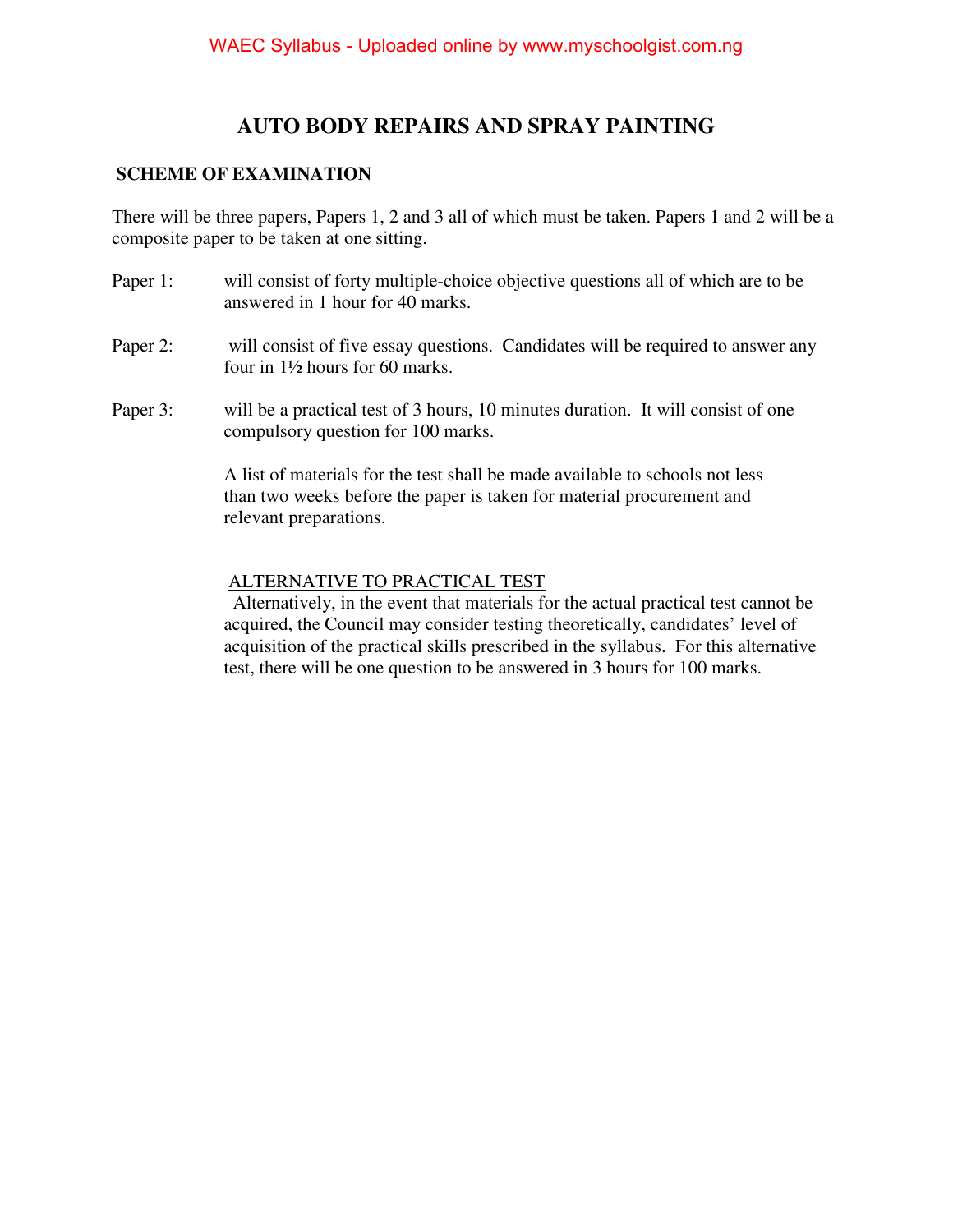## **DETAILED SYLLABUS**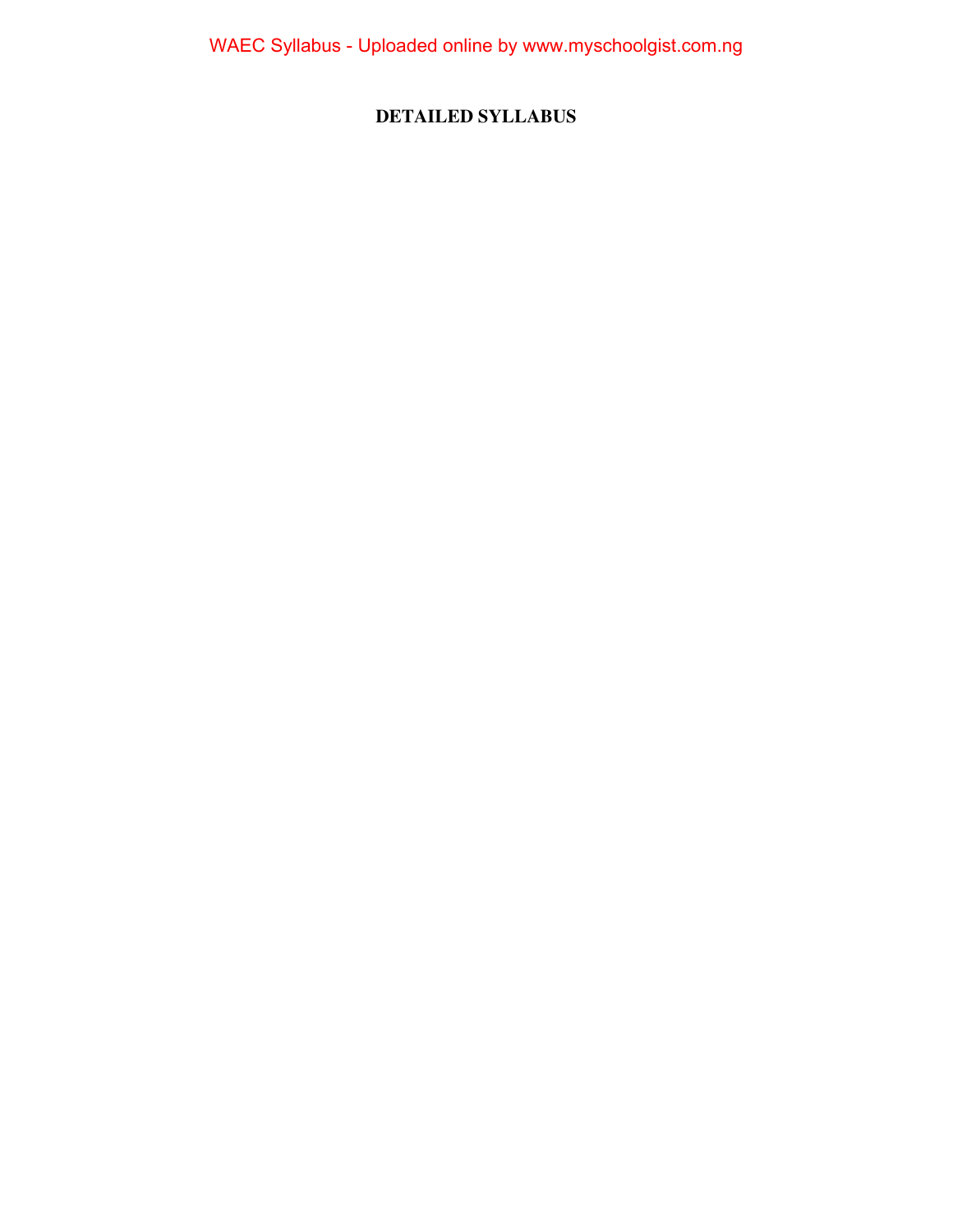| <b>TOPIC</b>                 |      | <b>CONTENT</b>                                                                                                                                                                                                                          |       | <b>PRACTICAL</b>                                                                                                                                                                                                                                                                  |  |
|------------------------------|------|-----------------------------------------------------------------------------------------------------------------------------------------------------------------------------------------------------------------------------------------|-------|-----------------------------------------------------------------------------------------------------------------------------------------------------------------------------------------------------------------------------------------------------------------------------------|--|
|                              | 1.6  | Factory acts on safety rules and<br>regulations: 1984 amended<br>resource conservation recovery<br>act, environmental protection<br>agency regulations and<br>hazardous waste collection and<br>recycling (solvent recovery<br>system). |       |                                                                                                                                                                                                                                                                                   |  |
|                              | 1.5  | Sources of accident (human<br>factors, machinery/equipment<br>and workshop keeping)<br>and their preventions.                                                                                                                           | 1:5:4 | 1:5:1 Identification of<br>containers for<br>hazardous waste.<br>1:5:2 Demonstration of<br>horse play.<br>1:5:3 Report faulty<br>machines/<br>equipment<br>Demonstration of<br>workshop keeping<br>e.g. cleaning oil<br>and water from<br>the floor with saw<br>dust and dry sand |  |
|                              | 1.4  | Auto body dressing code:<br>personal protective equipment<br>(nose mask, goggles, boots,<br>ear defender, etc).                                                                                                                         | 1:4:1 | Identification of<br>dress code and<br>protective<br>equipment and<br>demonstration of<br>their usage.                                                                                                                                                                            |  |
| spray painting.              | 1.3  | List of safety tools and<br>equipment/machines for auto<br>body repairs.                                                                                                                                                                | 1:3:1 | Identification of<br>safety tools and<br>equipment and<br>demonstration of<br>their usage.                                                                                                                                                                                        |  |
| in Auto body repairs and     | 1.2. | List of rules and regulations and<br>their importance.                                                                                                                                                                                  |       |                                                                                                                                                                                                                                                                                   |  |
| Safety rules and regulations | 1.1  | Definition of safety rules and<br>regulations in auto body repairs and<br>spray painting.                                                                                                                                               |       |                                                                                                                                                                                                                                                                                   |  |
|                              |      |                                                                                                                                                                                                                                         |       |                                                                                                                                                                                                                                                                                   |  |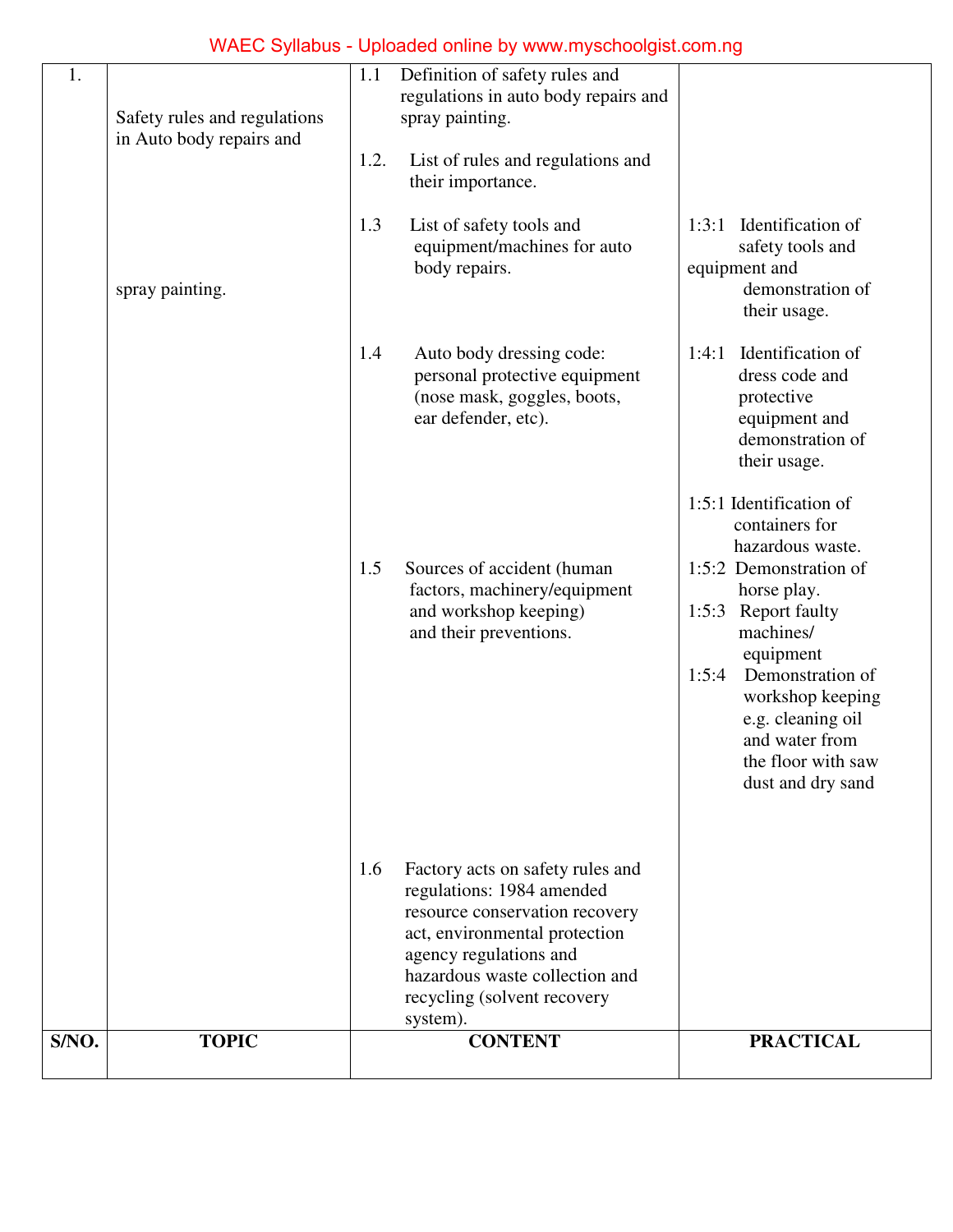# WAEC Syllabus - Uploaded online by www.myschoolgist.com.ng<br>Coujoment

| $\overline{2}$ | Tools and Equipment                                       |     |                                                                                                                                                                  |       |                                                                                 |
|----------------|-----------------------------------------------------------|-----|------------------------------------------------------------------------------------------------------------------------------------------------------------------|-------|---------------------------------------------------------------------------------|
|                | <b>Basic Hand Tools</b><br>(a)                            | 2.1 | Types of hand tools. (hammers,<br>dollies, spanner, files,<br>ratchets, body spoons, etc) and<br>their uses.                                                     | 2:1:1 | Identification of<br>hand tools and<br>equipment                                |
|                |                                                           | 2.2 | Types and uses of power tools<br>and equipment/machines (drilling<br>machine, body jack, sanders,<br>air compressor, shaping<br>machines, cutting machine, etc). |       | 2:2:1 Identification and<br>demonstration of<br>the use of<br>power tools.      |
|                |                                                           | 2.3 | Advantages and disadvantages<br>of machines.                                                                                                                     |       |                                                                                 |
|                | (b)<br>Spray painting tools                               |     | 2.4 Uses of machines and safety<br>precautions.                                                                                                                  |       | 2:4:1 Demonstration of<br>the use of<br>machine.                                |
|                | and equipment.                                            | 2.5 | Spray painting tools and                                                                                                                                         |       |                                                                                 |
|                |                                                           |     | equipment (scrapers, brushes,<br>funnels, paint pots, spray gun,<br>spraybody filters, air compressor,<br>oven, spray boot, etc).                                | and   | 2:5:1 identification of<br>spray painting<br>tools,<br>equipment<br>their uses. |
|                | Care and maintenance<br>(c)<br>of tools and<br>equipment. | 2.6 | Definition of maintenance and<br>types – predictive, preventive<br>and corrective.                                                                               |       |                                                                                 |
|                |                                                           | 2.7 | Manufacturer's maintenance<br>guide.                                                                                                                             |       | 2:8:1 Dismantling and<br>assembly of a                                          |
|                |                                                           | 2.8 | Maintenance of tools and<br>equipment.                                                                                                                           |       | spray gun<br>2:8:2 Cleaning of tools<br>and equipment                           |
|                |                                                           |     |                                                                                                                                                                  |       |                                                                                 |
|                |                                                           |     |                                                                                                                                                                  |       |                                                                                 |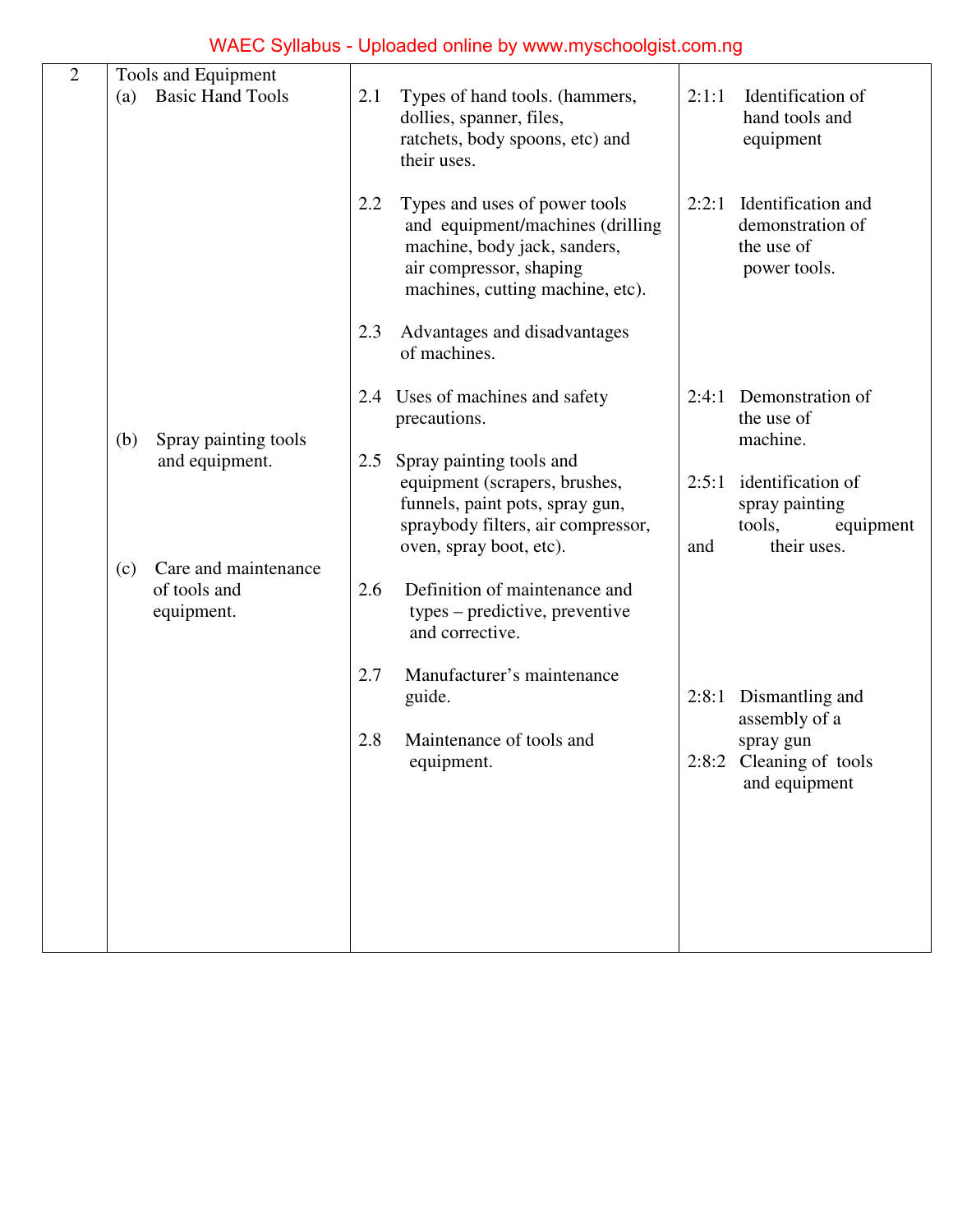| 3. | Materials for auto-body<br>repairs and spray painting<br><b>Auto-body Repairs</b><br>(a)<br>materials.<br>Spray painting<br>(b)<br>materials. | Types of body filler<br>3.1<br>- plastic filler;<br>- fibreglass fillers;<br>- body solder; 30/70 and 40/60.<br>3.2<br>Type of body abrasives e.g. sand<br>papers, (wet and dry);<br>Sanding disc.<br>3.3<br>Type of sealers e.g. rubber<br>sealers, seam sealers,<br>undercoating, etc.<br>Rivet pins e.g. pop and<br>3.4.<br>solid rivets.<br>3.5<br>Types of paints – Enamel paints<br>and lacquers.<br>Under coats: surface primer,<br>$\overline{\phantom{m}}$<br>putty/body filler, sealers.<br>Top coats: lacquers and enamel<br>$\overline{a}$<br>paints.<br>Manufactures paint guide: paint<br>3.6<br>formula, paint mixing equipment,<br>custom-mix basecolours, paint<br>labels, colour charts. | Identification of<br>3:1:1<br>body fillers.<br>Identification of<br>3:2:1<br>body abrasives.<br>3:4:1 Demonstration<br>of<br>the use of rivet<br>gun.<br>Identification of<br>3:5:1<br>paints by use of<br>thinner.<br>3:5:2 Demonstration of<br>the use of under<br>coats.<br>3:5:3<br>Demonstration of<br>those of top coats.<br>3:6:1 Demonstration of<br>how to mix paints<br>Identification of<br>3:6:2<br>colours using colour<br>chats |
|----|-----------------------------------------------------------------------------------------------------------------------------------------------|------------------------------------------------------------------------------------------------------------------------------------------------------------------------------------------------------------------------------------------------------------------------------------------------------------------------------------------------------------------------------------------------------------------------------------------------------------------------------------------------------------------------------------------------------------------------------------------------------------------------------------------------------------------------------------------------------------|-----------------------------------------------------------------------------------------------------------------------------------------------------------------------------------------------------------------------------------------------------------------------------------------------------------------------------------------------------------------------------------------------------------------------------------------------|
| 4. | Type of metals.                                                                                                                               | Ferrous and non ferrous metals –<br>4.1<br>mild teel, cast iron, aluminium,<br>brass, etc.<br>Properties of metals – fusibility,<br>4.2<br>maleability, ductility, weldability,<br>etc.<br>Uses of metals on Auto bodies.<br>4.3                                                                                                                                                                                                                                                                                                                                                                                                                                                                           | Identification of<br>4:1:1<br>ferrous and non-<br>ferrous metals.<br>4:1:2<br>Demonstration of<br>properties of<br>metals.                                                                                                                                                                                                                                                                                                                    |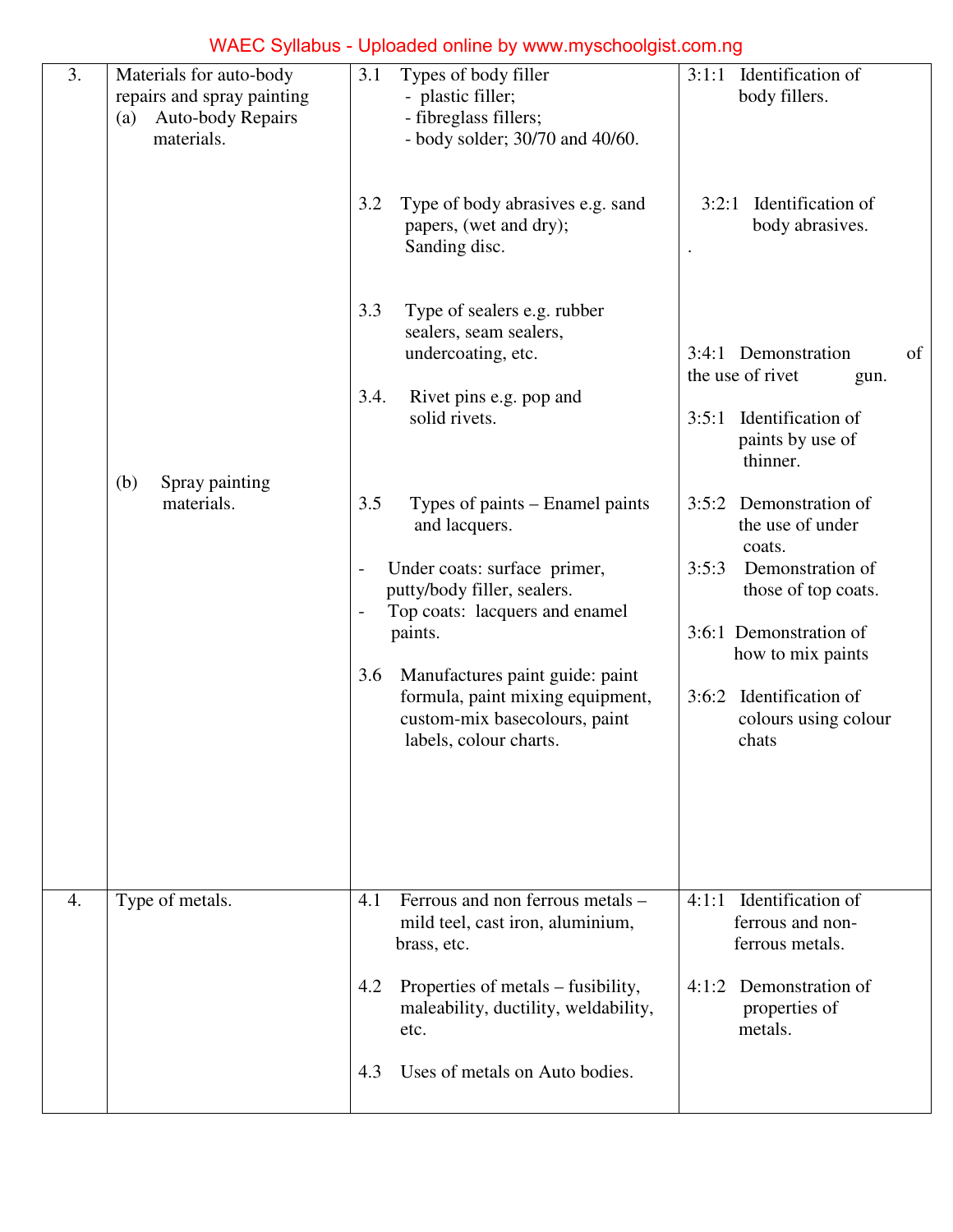| 5  | Heat treatment of metals.                               | Definition of heat treatment.<br>5.1                                                                                                                                               |                                                                                                          |
|----|---------------------------------------------------------|------------------------------------------------------------------------------------------------------------------------------------------------------------------------------------|----------------------------------------------------------------------------------------------------------|
|    |                                                         | 5.2<br>Types and process of heat<br>treatment e.g. hardening,<br>annealing, normalizing, case-<br>hardening and tempering.<br>Importance of heat treatment.<br>5.3                 | Demonstration of<br>5:2:1<br>heat treatment<br>processes.                                                |
| 6. | Oxy-acetylene welding and<br>equipment.                 | Definition of oxy-acetylene<br>6.1<br>welding.                                                                                                                                     |                                                                                                          |
|    |                                                         | Safety precautions<br>6.2                                                                                                                                                          |                                                                                                          |
|    |                                                         | 6.3<br>Oxy-acetylene welding<br>equipment.                                                                                                                                         | 6:3:1 Identification of<br>equipment.                                                                    |
|    |                                                         | Types of oxy-acetylene gas used<br>6.4<br>e.g. (high and low pressure<br>system).                                                                                                  | 6:4:1 Demonstration of<br>how to use high<br>and low pressure<br>system.                                 |
|    |                                                         | 6.5<br>Installations of welding<br>equipment.                                                                                                                                      | 6:5:1 Demonstration of<br>how to assemble<br>welding equipment.                                          |
|    |                                                         | Welding nozzles.<br>6.6                                                                                                                                                            | 6:6:1 Demonstration of<br>how to install<br>welding equipment.                                           |
|    |                                                         | 6.7<br>Defects of oxy-acetylene welding<br>- slag inclusion, porosity, crack,<br>lack of penetration, etc and<br>their remedies.                                                   | Identification of<br>6:7:1<br>weld defects.                                                              |
|    |                                                         |                                                                                                                                                                                    |                                                                                                          |
|    |                                                         |                                                                                                                                                                                    |                                                                                                          |
| 7  | Auto body repair work<br>Minor auto body repair.<br>(a) | 7.1<br>Types of auto body<br>(i) integral body;<br>(ii) composite body.                                                                                                            | Identification of<br>7:1:1<br>integral and<br>composite bodies.                                          |
|    |                                                         | 7.2<br>Basic methods of straightening<br>auto body: aligning the metal<br>with power jack, pulling the metal<br>with sledge hammer, using pre-<br>bar, pulling the metal with pull | Identification of<br>7:2:1<br>auto-body repair<br>tools.<br>7:2:2<br>Identification of<br>heat shrinking |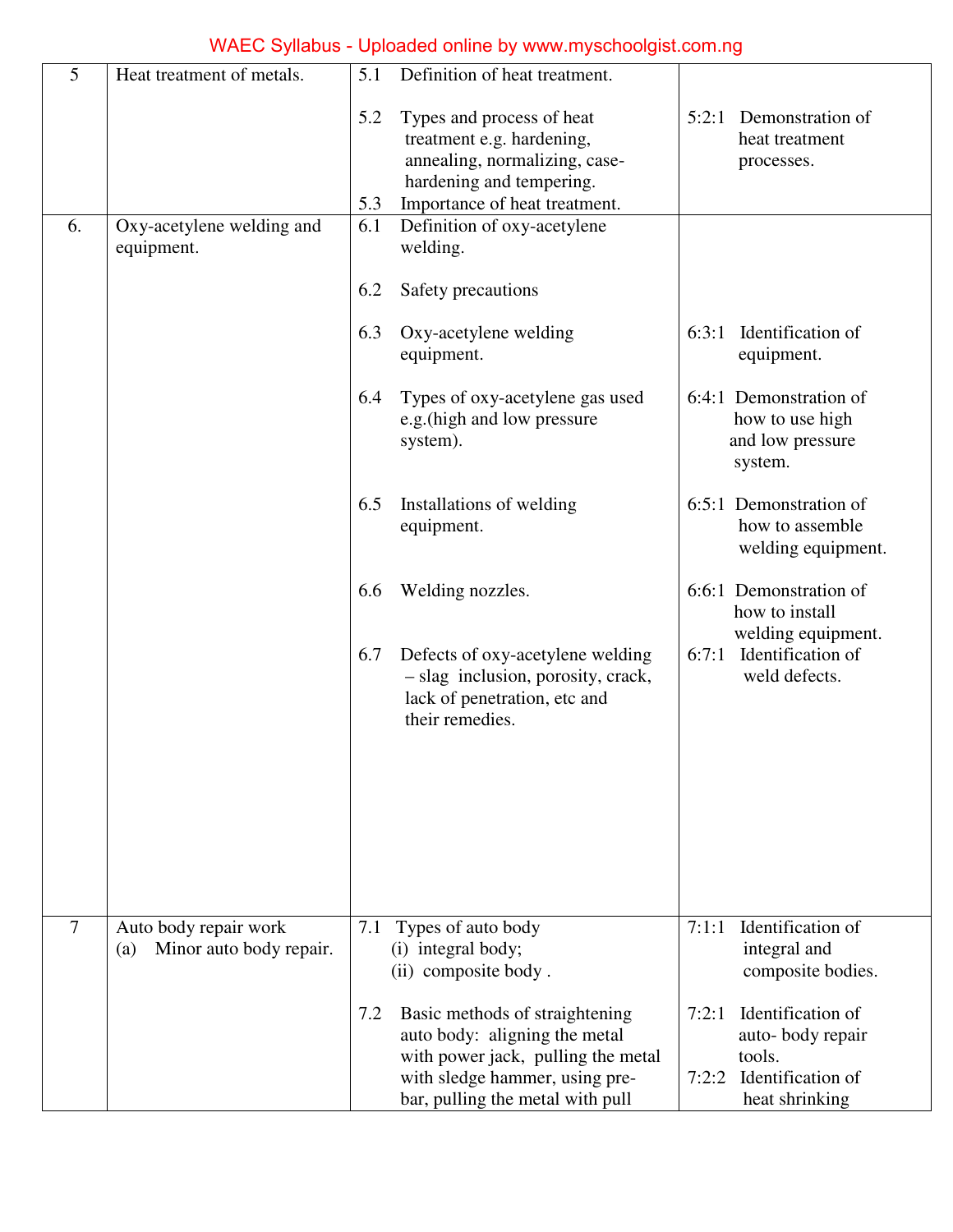|    |                                |            | taps. Heat-shrinking the metal to<br>bring the metal back to its<br>original shape.             |       | tools.                                                                        |
|----|--------------------------------|------------|-------------------------------------------------------------------------------------------------|-------|-------------------------------------------------------------------------------|
|    |                                | 7.3        | Tools used in-minor repairs-<br>hammers, hand dollies, spoons,<br>spanners, screw drivers, etc. | 7:3:1 | Demonstration of<br>how to use the<br>tools in carrying<br>out minor repairs. |
|    | Major auto body repair.<br>(b) | 7.4        | Major body sections e.g. front<br>engine compartment,<br>passenger section, rear section        | 7:4:1 | Identification of<br>major body<br>sections.                                  |
|    |                                | 7.5        | Basic alignment principle.                                                                      |       |                                                                               |
|    |                                | 7.6        | Quarter panel cutting.                                                                          | 7:6:1 | Identification of<br>quarter panel and<br>demonstration of<br>how to cut it.  |
|    |                                | 7.7        | Light weight panels.                                                                            | 7:7:1 | Repair and<br>aligning of body                                                |
|    |                                | 7.8        | Damaged vehicle alignment.                                                                      |       | sections.                                                                     |
| 8. | Aluminum panel repair.         | 8.1<br>8.2 | Steps involved in aluminum<br>panel repair.<br>Repair and alignment of                          | 8:2:1 | Demonstration of<br>how to repair and<br>align aluminum                       |
|    |                                | 8.3        | damaged aluminum panel.<br>Aluminum deck lid repair.                                            | 8:3:1 | panel.<br>Aluminum deck lid<br>repair procedure                               |
| 9. | Plastic repairs.               | 9.1        | Precautions while working with<br>plastics.                                                     |       |                                                                               |
|    |                                | 9.2        | Types of plastic resins<br>(thermosetting and<br>thermoplastic).                                | 9:2:1 | Identification of<br>plastics.                                                |
|    |                                | 9.3        | Repair of plastic parts by<br>melting.                                                          | 9:3:1 | Demonstration of<br>how to repair<br>plastics parts by                        |
|    |                                | 9.4        | Introduction to glass fibre panel<br>repair.                                                    |       | melting.                                                                      |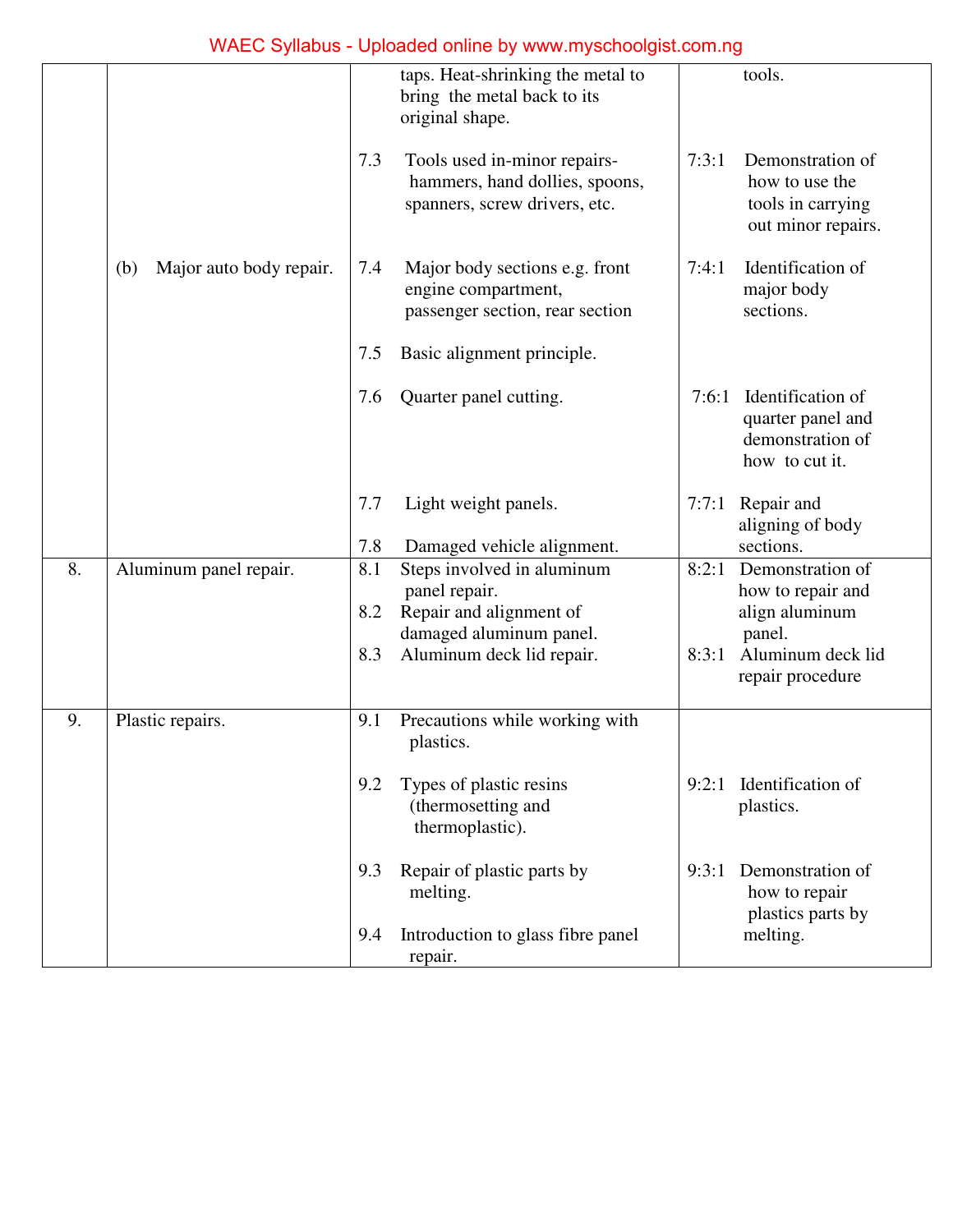| 10. | Spray painting:<br>Spray gun and<br>(a) | 10.1         | Spray gun – pressure feed gun                                                                       | 10:1:1  | Identification of                                              |
|-----|-----------------------------------------|--------------|-----------------------------------------------------------------------------------------------------|---------|----------------------------------------------------------------|
|     | accessories.                            |              | siphon and gravity gun.                                                                             |         | pressure feed<br>gun, siphon gun                               |
|     |                                         | 10.2         | Spray gun parts – air cap, fluid<br>needle, air valve, trigger gun,<br>body, cup, etc.              |         | and gravity gun.                                               |
|     |                                         | 10.3         | Precautions in the use of spray<br>gun.                                                             |         |                                                                |
|     |                                         | 10.4         | Manufacturer's maintenance<br>guide.                                                                |         |                                                                |
|     | Surface preparation.<br>(b)             | 10.5         | Preparation of surfaces for<br>spray painting.                                                      |         | 10:5:1 Preparation of<br>metal surfaces for<br>spray painting. |
|     | Type of paints.<br>(c)                  |              |                                                                                                     | 10:6:1  | Identification of<br>paints used on<br>auto bodies.            |
|     |                                         | 10.6         | Paints used on auto bodies<br>cellulose synthetic paint, enamel<br>paint, acrylic, metallic paints, |         |                                                                |
|     | (d) Metallic paint.                     | 10.7<br>10.8 | etc.<br>Importance of manufacturer's<br>paint code.<br>Special paints and their<br>importance.      |         |                                                                |
|     |                                         | 10.9         | Variable agents (flakes and<br>pigments).                                                           | 10:10:1 | Demonstration<br>of metallic<br>spray<br>techniques.           |
|     |                                         |              | 10.10 Metallic spray techniques (wet<br>and dry spray).                                             |         |                                                                |
|     |                                         |              |                                                                                                     |         |                                                                |
| 11. | Auto body workshop<br>business.         | 11.1         | Factors to consider in locating<br>auto body repair shop - capital,<br>accessibility, land, etc.    |         |                                                                |
|     |                                         | 11.2         | List of tools and equipment.                                                                        |         |                                                                |

## **RECOMMENDED READING LIST**

- 1. The repair of vehicle bodies by Alan Robinson ( $3<sup>rd</sup>$  Edition).
- 2. Fundamentals of vehicle body work by J. Fairbrother.